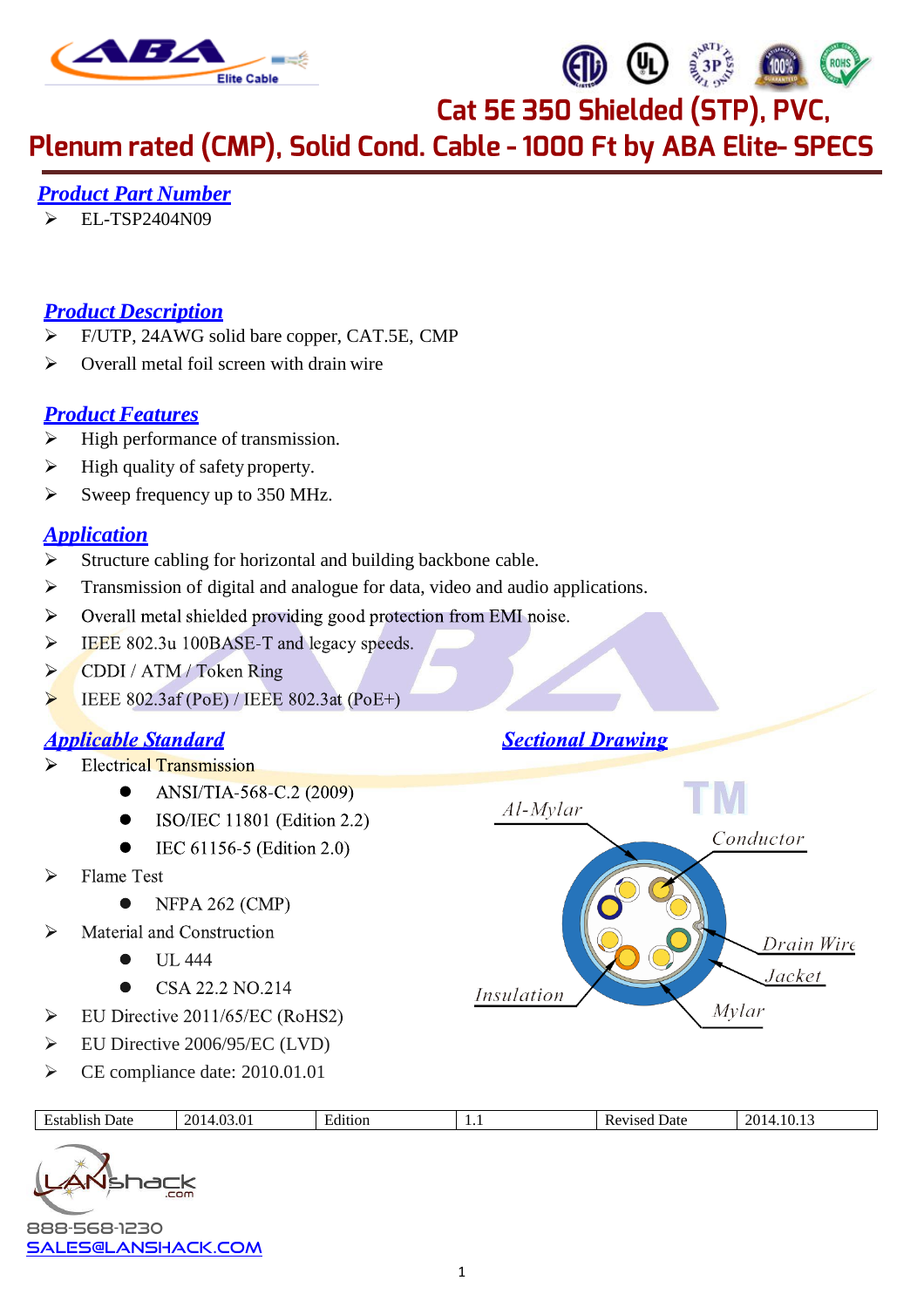

ROHS

Plenum rated (CMP), Solid Cond. Cable - 1000 Ft by ABA Elite- SPECS

# *Material and Construction*

| Conductor  | Material                                                                               | 24AWG solid bare copper                                |                    |  |  |  |
|------------|----------------------------------------------------------------------------------------|--------------------------------------------------------|--------------------|--|--|--|
|            |                                                                                        |                                                        |                    |  |  |  |
| Insulation | Material                                                                               | Fluorinated Ethylene Propylene (FEP)                   |                    |  |  |  |
|            |                                                                                        | Blue & white/blue Stripe                               | $1.01 \pm 0.02$ mm |  |  |  |
|            | Color code & diameter                                                                  | Orange & white/orange stripe                           | $0.99 \pm 0.02$ mm |  |  |  |
|            |                                                                                        | Green & white/green stripe                             | $1.01 \pm 0.02$ mm |  |  |  |
|            |                                                                                        | Brown & white/brown stripe                             | $0.99 \pm 0.02$ mm |  |  |  |
|            |                                                                                        |                                                        |                    |  |  |  |
| Twisted    | Description                                                                            | Left hand direction                                    |                    |  |  |  |
|            |                                                                                        |                                                        |                    |  |  |  |
| Assembly   | Description                                                                            | Left hand direction                                    |                    |  |  |  |
|            |                                                                                        |                                                        |                    |  |  |  |
| Shield     | Material                                                                               | Mylar tape                                             |                    |  |  |  |
| Drain wire | Material                                                                               | 24AWG solid tinned copper                              |                    |  |  |  |
|            |                                                                                        |                                                        |                    |  |  |  |
|            | Material                                                                               | Al Mylar tape                                          |                    |  |  |  |
| Shield     | Description                                                                            | 100 % coverage and mylar side facing out               |                    |  |  |  |
|            |                                                                                        |                                                        |                    |  |  |  |
|            | Material                                                                               | Low smoke flame retardant polyvinyl chloride (LSFRPVC) |                    |  |  |  |
| Jacket     | Diameter                                                                               | $5.8 \pm 0.2$ mm                                       |                    |  |  |  |
|            | <b>Thickness</b>                                                                       | $0.43 \pm 0.03$ mm                                     |                    |  |  |  |
|            | Color                                                                                  | Per customer's request                                 |                    |  |  |  |
|            |                                                                                        |                                                        |                    |  |  |  |
|            | ELITE 350 CAT 5E GIGASYSTEM TESTED TO 350MHz---E142890 FTP 4PR 24AWG 75°C CMP(PCC-FT6) |                                                        |                    |  |  |  |
|            | C(UL)US---3P VERIFIED TO TIA-568-C. 2 mmyy <sup>1</sup> RoHS COMPLIANT XXXXFT          |                                                        |                    |  |  |  |
| Marking    |                                                                                        |                                                        |                    |  |  |  |
|            | Note 1: mmyy is date code.                                                             |                                                        |                    |  |  |  |
|            |                                                                                        |                                                        |                    |  |  |  |

# *Usage & Environmental Condition*

|                         | Storage & shipping | -20 $\rm{^{\circ}C}$ to 75 $\rm{^{\circ}C}$ |
|-------------------------|--------------------|---------------------------------------------|
| Temperature range       | Installation       | $0^{\circ}$ C to 60 $^{\circ}$ C            |
|                         | Operation          | $-20^{\circ}$ C to 60 $^{\circ}$ C          |
|                         |                    |                                             |
| Minimum bending radius  |                    | $\geq$ 4 times of overall diameter          |
|                         |                    |                                             |
| Maximum pulling tension |                    | $\leq 110$ N                                |
|                         |                    |                                             |

hack

888-568-1230 [sales@lanshack.com](mailto:sales@lanshack.com)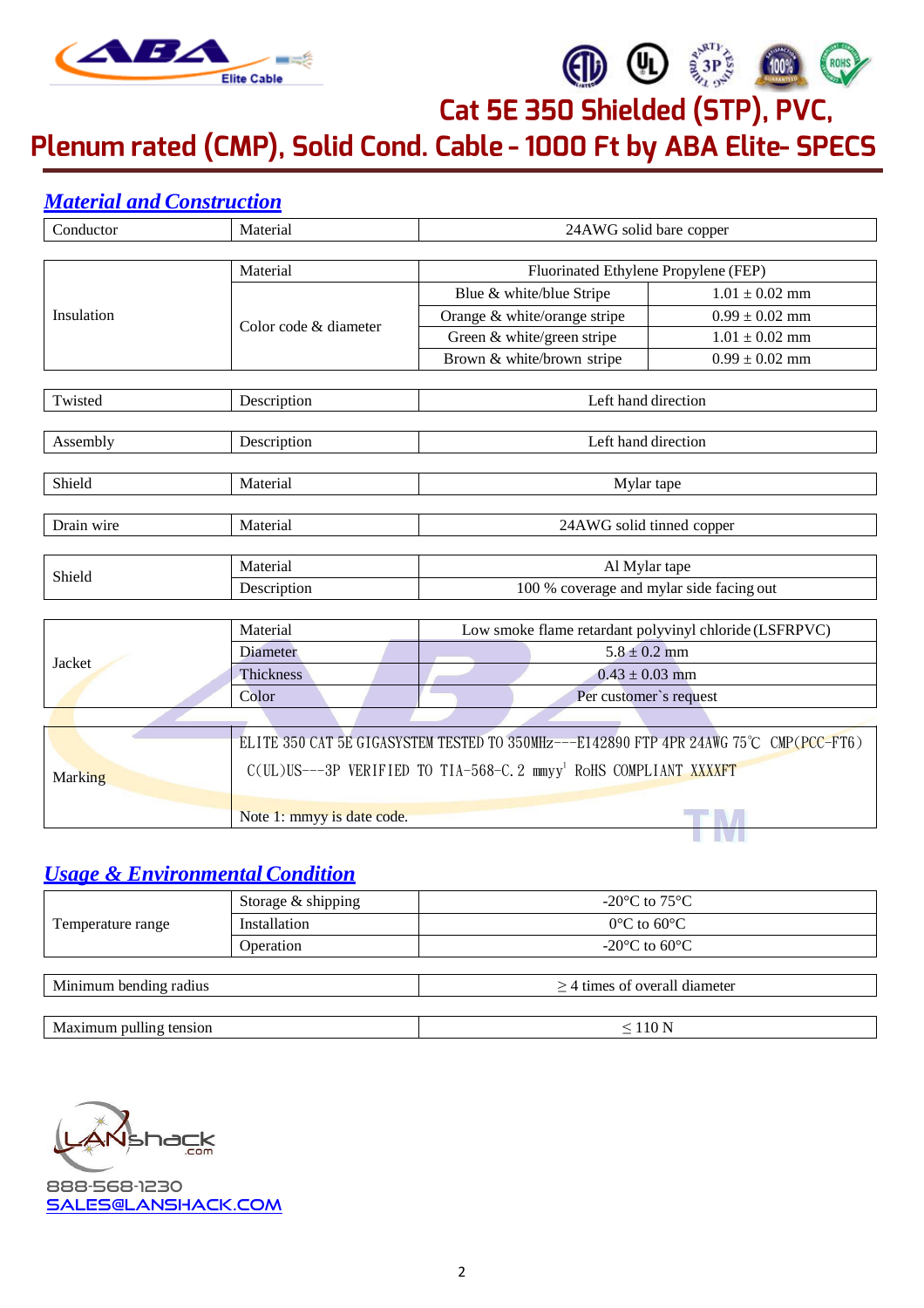

**40 40 \$3P\$** 

Plenum rated (CMP), Solid Cond. Cable - 1000 Ft by ABA Elite- SPECS

# *Physical & Electrical Characteristics (at 20°C)*

| Temperature & voltage rating              | $75^{\circ}$ C / 300V          |
|-------------------------------------------|--------------------------------|
| Spark test                                | 2.5 KV DC                      |
| AC leakage current through overall jacket | $\leq$ 10mA (1.5KV AC)         |
| Cable cold bend                           | $-20^{\circ}$ C for 4 hr       |
| Conductor DC resistance                   | $\leq$ 9.38 $\Omega$ /100m     |
| Resistance unbalance                      | $\leq 5\%$                     |
| Dielectric strength                       | $1.5$ KV ac for 2 s            |
| Insulation resistance                     | $\geq$ 5000 M $\Omega \cdot m$ |
| Mutual capacitance                        | $\leq 5.6$ nF/100m             |
| Capacitance unbalance pair-to-ground      | $\leq$ 330 pF/100m             |

# *Transmission Performance (at 20°C)*

|              |             | <b>NEXT</b> |                |            |         |             |         | RL      | Propagation | Delay   |
|--------------|-------------|-------------|----------------|------------|---------|-------------|---------|---------|-------------|---------|
| Frequency    | $_{\rm IL}$ |             | <b>PS.NEXT</b> | <b>ACR</b> | PS.ACR  | <b>ACRF</b> | PS.ACRF |         | Delay       | Skew    |
| (MHz)        | Max.        | Min.        | Min.           | Min.       | Min.    | Min.        | Min.    | Min.    | Max.        | Max.    |
|              | dB/100m     | dB/100m     | dB/100m        | dB/100m    | dB/100m | dB/100m     | dB/100m | dB/100m | ns/100m     | ns/100m |
| $\mathbf{1}$ | 2.04        | 68.30       | 65.30          | 66.26      | 63.26   | 66.80       | 63.80   | 20.00   | 570.00      |         |
| 4            | 4.05        | 59.27       | 56.27          | 55.22      | 52.22   | 54.76       | 51.76   | 23.01   | 552.00      |         |
| 8            | 5.77        | 54.75       | 51.75          | 48.99      | 45.99   | 48.74       | 45.74   | 24.52   | 546.73      |         |
| 10           | 6.47        | 53.30       | 50.30          | 46.83      | 43.83   | 46.80       | 43.80   | 25.00   | 545.38      |         |
| 16           | 8.25        | 50.24       | 47.24          | 41.99      | 38.99   | 42.72       | 39.72   | 25.00   | 543.00      |         |
| 20           | 9.27        | 48.78       | 45.78          | 39.52      | 36.52   | 40.78       | 37.78   | 25.00   | 542.05      |         |
| 25           | 10.42       | 47.33       | 44.33          | 36.91      | 33.91   | 38.84       | 35.84   | 24.32   | 541.20      |         |
| 31.25        | 11.72       | 45.88       | 42.88          | 34.15      | 31.15   | 36.90       | 33.90   | 23.64   | 540.44      | 45.00   |
| 62.5         | 16.99       | 41.36       | 38.36          | 24.37      | 21.37   | 30.88       | 27.88   | 21.54   | 538.55      |         |
| 100          | 21.98       | 38.30       | 35.30          | 16.33      | 13.33   | 26.80       | 23.80   | 20.11   | 537.60      |         |
| 150          | 27.54       | 35.66       | 32.66          | 8.11       | 5.11    | 23.28       | 20.28   | 18.87   | 536.94      |         |
| 200          | 32.42       | 33.78       | 30.78          | N.A.       | N.A.    | 20.78       | 17.78   | 18.00   | 536.55      |         |
| 250          | 36.85       | 32.33       | 29.33          | N.A.       | N.A.    | 18.84       | 15.84   | 17.32   | 536.28      |         |
| 300          | 40.97       | 31.14       | 28.14          | N.A.       | N.A.    | 17.26       | 14.26   | 16.77   | 536.08      |         |
| 350          | 44.85       | 30.14       | 27.14          | N.A.       | N.A.    | 15.92       | 12.92   | 16.30   | 535.92      |         |

Values above 100MHz are for information only.

**79CK** 

888-568-1230 [sales@lanshack.com](mailto:sales@lanshack.com)